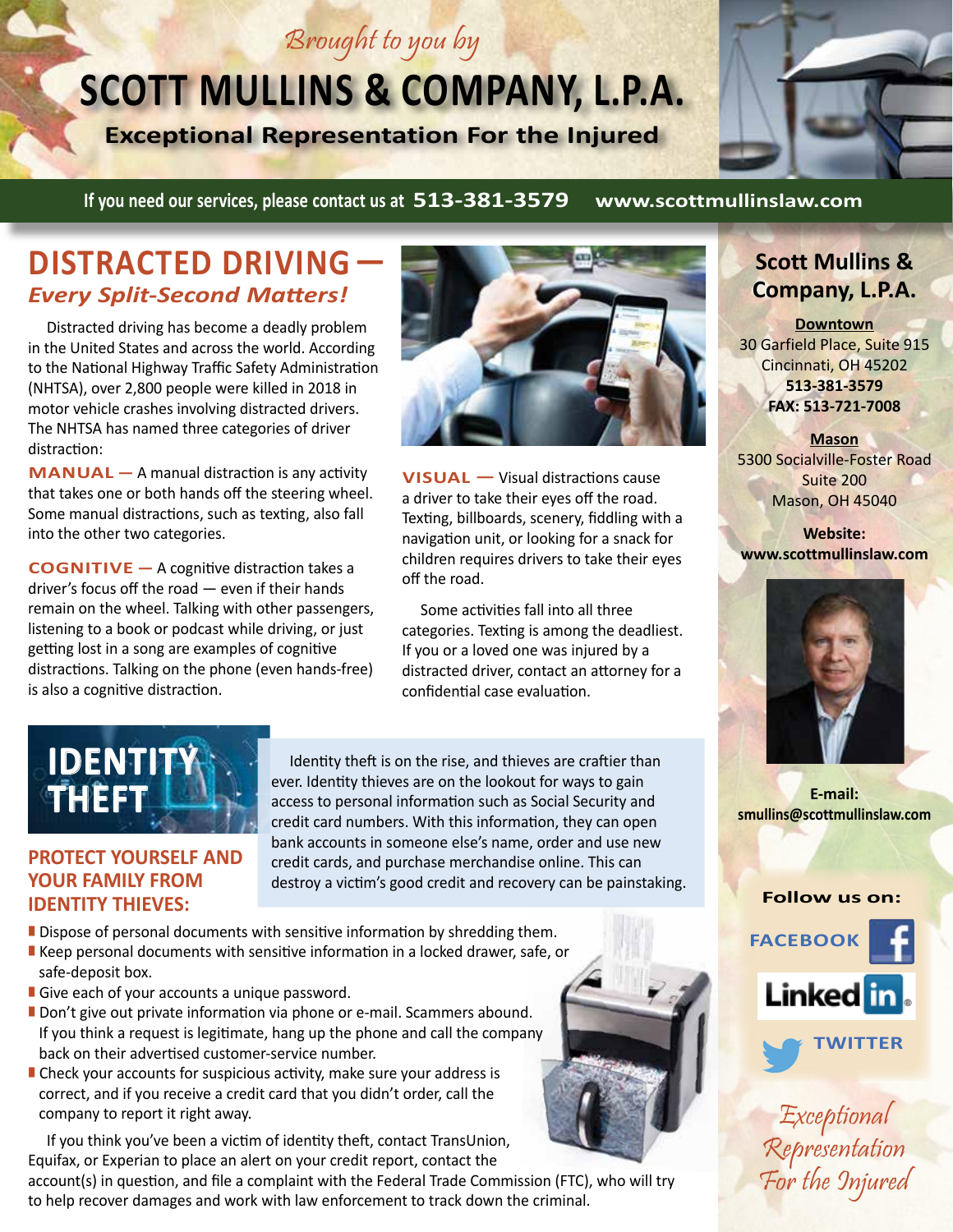### **Five Reasons You May Have Been Wrongfully Terminated**

All states in the United States have adopted the at-will employment rule — meaning that an employee can leave at any time with or without cause and likewise be terminated at any time without a reason.

By and large, most situations that lawyers hear about may involve unfair or unsubstantial reasons for termination, but they are not illegal; however, there are a number of laws in place that, if violated, would be considered wrongful termination:

- **1. Discrimination:** An employee cannot be let go based on race, sex, religion, nation of origin, disability, pregnancy, or age. Likewise, an employee can't be terminated because they complained about being harassed or discriminated against.
- **2. Insufficient cause:** There are actions so severe, that doing them once can result in dismissal. Theft and violence would be such instances at most places of employment. Being let go on a single minor infraction when there is no history would be insufficient cause.
- **3. Constructive discharge:** Constructive discharge is when an employee is forced to quit because working conditions are made intolerable. You will have to prove that the employer made a change to create an unbearable condition or allow for such a condition.
- **4. Refusing to perform illegal or unsafe acts:** An employee can't be fired for refusing tasks that are illegal or are unsafe, nor can they be fired for filing a claim against an employer who has broken the law.
- **5. Military leave of absence:** An employee can't be fired for taking time off for military service.

If you think that you've been illegally fired from a job, contact an attorney to discuss your rights.

### **Elder Abuse and Home Healthcare**

Home healthcare seems like a great alternative to nursing homes, but cases of elder abuse are often reported right at home. One reason is that the homecare industry has little oversight.

In many cases, workers are overworked and undertrained, resulting in substandard patient care and injury. The National Center on Elder Abuse estimates that somewhere between one and two million Americans age 65 and older have been injured, exploited, or otherwise mistreated by someone whom they depended on for care or protection. It is estimated that many cases go unreported. Elder abuse can be physical, sexual, emotional, or come in the form of financial exploitation and theft.

#### *SIGNS OF ELDER ABUSE INCLUDE:*

- Bruises, broken bones, abrasions, or burns from abuse or neglect.
- Bedsores, unmet medical and hygiene needs, dehydration, and weight loss.
- Sudden change in financial situation, including changes in legal documents and large gifts.
- Withdrawal from normal activities, changes in behavior or alertness, depression, and strained caregiver relations.

If you or a loved one has experienced abuse or exploitation from a caregiver, please give our office a call to discuss your rights.

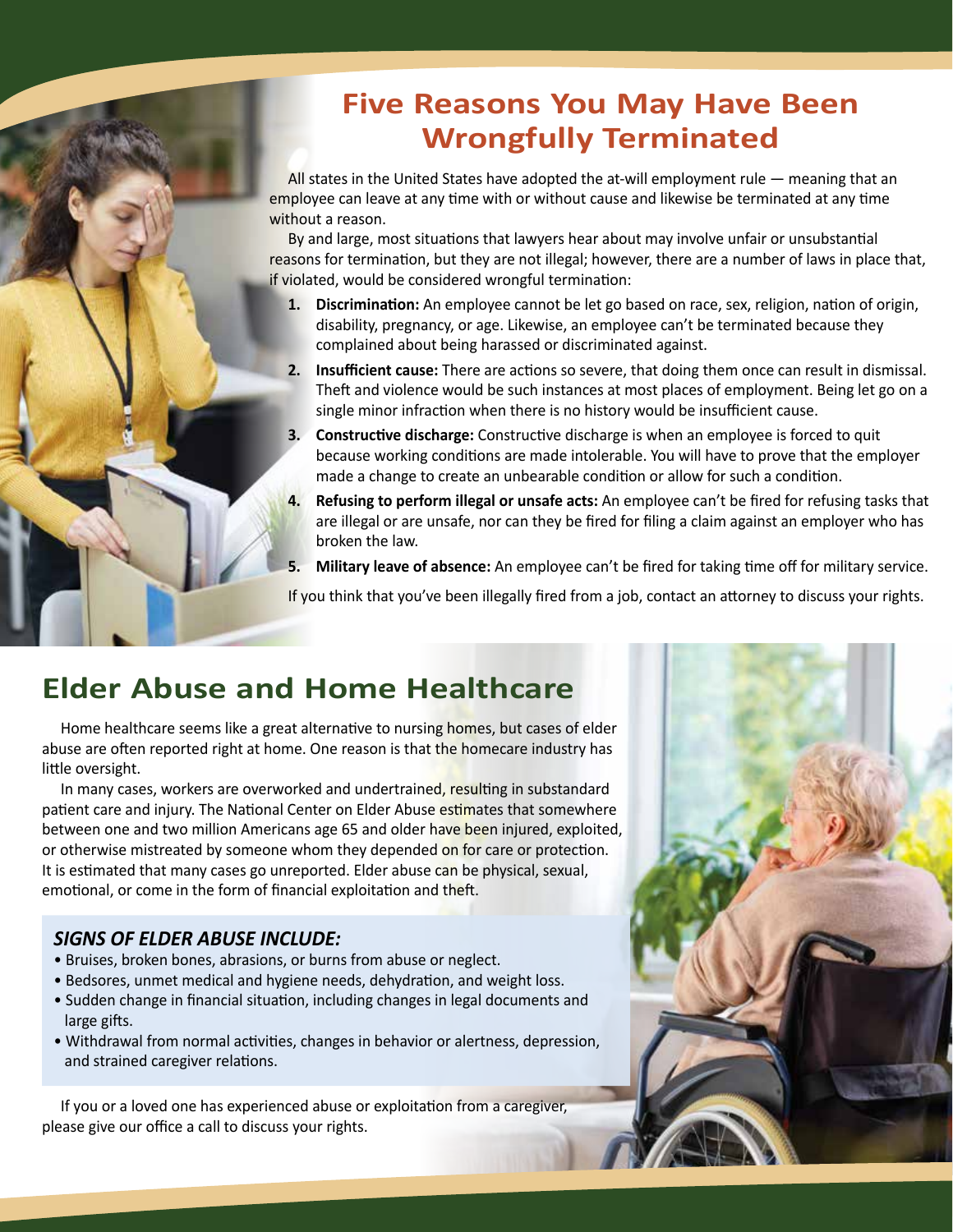

### **Legalized, Recreational-Use Marijuana Causing Spike in Traffic Accidents**

As more states legalize marijuana for recreational use, motorists and lawmakers are concerned that, in addition to phones and alcohol, marijuana will become another major safety issue on the roads.

According to research published in January 2020 by the AAA Foundation for Traffic Safety, this concern has become a reality in Washington state. The share of drivers who, after a fatal crash, tested positive for active THC — marijuana's psychoactive ingredient — has doubled since the state legalized marijuana in December 2012. AAA believes the increase raises important safety concerns for drivers across the country, because recreational marijuana use is now legal in 11 states and Washington, D.C. Another 22 states have legalized it for medical use only.

The latest AAA Foundation research found that between 2008 and  $2012$  — the five-year period before the drug was legal — an estimated 8.8 percent of Washington drivers involved in fatal crashes tested positive for THC. That rate rose to 18 percent between 2013 and 2017.

Marijuana use can inhibit concentration, slow reaction times, and cloud judgment. Its effects vary by individual, but several studies have concluded that marijuana use impairs the ability to drive safely. Research suggests that users who drive high are up to twice as likely to be involved in a crash.

#### **Testing for DUI**

One of the problems with preventive measures, such as citing drivers for being under the influence of marijuana while driving, is measuring impairment. With alcohol, a blood or breath test is accurate. With marijuana, blood levels of THC depend on how much is used and how often. It would be possible for an impaired recreational user to test the same as an unimpaired low-dosage medicinal user. **Source:** AAA newsroom

### *Searching for a Nursing Home*

Whether you are looking for yourself, a spouse, or a parent, choosing and moving to an assisted-living facility or nursing home is a tough decision. If you are lucky enough to have a good choice among facilities in your area, start by getting recommendations from your or your family member's doctor and/or specialists. They will be able to advise on the appropriate level of care required to match current and future physical and emotional needs. Options include continuing-care facilities, which offer independent living, assisted living, and skilled nursing facilities to support residents as they age, or homes that specialize in assisted living, skilled nursing, and specialized care (e.g., dementia, ventilator care, hospice).

Medicare offers a comprehensive, printable nursing home checklist. Here are just a few things from the checklist to consider when looking for a safe home:

- Is the nursing home Medicare and/or Medicaid certified?
- Are the home and administrator licensed?
- What are the resident policies?
- Will the nursing home/facility provide written summary of the services, charges, and fees so that you can cost-compare?
- Has the home been cited for issues relating to abuse?
- Are residents clean, well groomed, and appropriately dressed for the season and time of day?
- Does the facility appear clean?
- Is the temperature comfortable?
- What is the staff and administrative turnover? The entire list is available at

**Medicare.gov/NursingHomeCompare/checklist.pdf**.



### **What Is a PERSONAL INJURY LIEN?**

Most people don't realize that if a health insurer paid medical bills related to a personal injury case, they are entitled to be reimbursed. To protect this right, a lien is placed on any settlements or awards. This means that before the victim can be paid from a settlement or verdict, the lien holders must be paid.

Lien laws vary by state and can be very complicated. Some state that the full amount must be paid back to the insurer, while others allow funds for legal fees to be deducted from the total.

Personal injury liens are quite common. Usually, the terms of such a lien are embedded into a health-insurance policy itself. If Medicare or Medicaid paid for medical care, they will also need to be paid back. If the person was uninsured, the provider of care may also seek a full or partial lien on any awards won. The provider may ask that a lien letter against a settlement be signed as payment for services. If an accident victim does have insurance, the provider must accept the insurance and cannot put a lien on a future settlement to pay the difference. Auto insurance carriers also can seek reimbursement for services over \$5,000 if a settlement is won.

An experienced attorney can help renegotiate liens or, in some cases, eliminate them altogether.